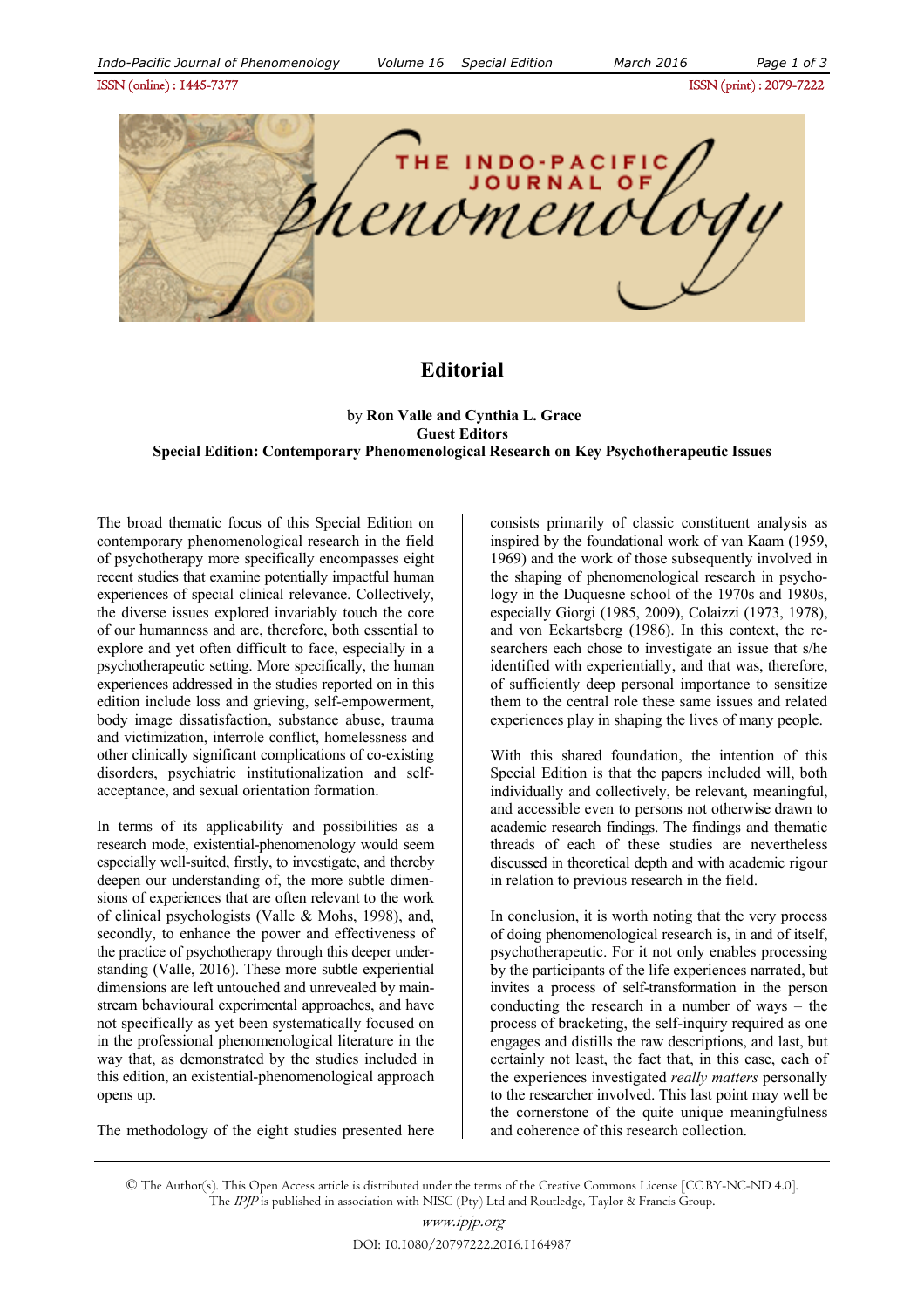## **Referencing Format**

Valle, R., & Grace, C. L. (2016). Editorial. *Indo-Pacific Journal of Phenomenology*, *16* (Special Edition: *Contemporary Phenomenological Research on Key Psychotherapeutic Issues*), 3 pp. doi: 10.1080/20797222.2016.1164987

## **References**

- Colaizzi, P. F. (1973). *Reflection and research in psychology: A phenomenological study of learning*. Dubuque, IA: Kendall Hunt.
- Colaizzi, P. F. 1978). Psychological research as the phenomenologist views it. In R. S. Valle & M. King (Eds.), *Existential-phenomenological alternatives for psychology* (pp. 41–60). New York, NY: Oxford University Press.
- Giorgi, A. (Ed.). (1985). *Phenomenology and psychological research*. Pittsburgh, PA: Duquesne University Press.
- Giorgi, A. (2009). *The descriptive phenomenological method in psychology: A modified Husserlian approach*. Pittsburgh, PA: Duquesne University Press.
- Valle, R. (Ed.). (2016). *The changing faces of therapy: Evolving perspectives in clinical practice and assessment.*  Raleigh, NC: Lulu Publishing & Alameda, CA: Argosy University, San Francisco.
- Valle, R., & Mohs, M. (1998). Transpersonal awareness in phenomenological inquiry: Philosophy, reflections, and recent research. In W. Braud & R. Anderson (Eds.), *Transpersonal research methods for the social sciences: Honoring human experience* (pp. 95–113). Thousand Oaks, CA: Sage Publications.
- van Kaam, A. L. (1959). Phenomenal analysis: Exemplified by a study of the experience of "really feeling understood". *Journal of Individual Psychology*, *15*(1), 66–72.
- van Kaam, A. L. (1969). *Existential foundations of psychology*. Garden City, NY: Image Books/Doubleday.
- von Eckartsberg, R. (1986). *Life-world experience: Existential-phenomenological research approaches in psychology*. Washington, DC: Centre for Advanced Research in Phenomenology & University Press of America

## **About the Guest Editors**



 *Argosy University, San Francisco Bay Area Argosy University, San Francisco Bay Area*



 *Ron Valle Cynthia L. Grace* 

 *American School of Professional Psychology American School of Professional Psychology* E-mail address: RonValle@aol.com E-mail address: drcynthiagrace@gmail.com

© The Author(s). This Open Access article is distributed under the terms of the Creative Commons License [CC BY-NC-ND 4.0]. The *IPJP* is published in association with NISC (Pty) Ltd and Routledge, Taylor & Francis Group.